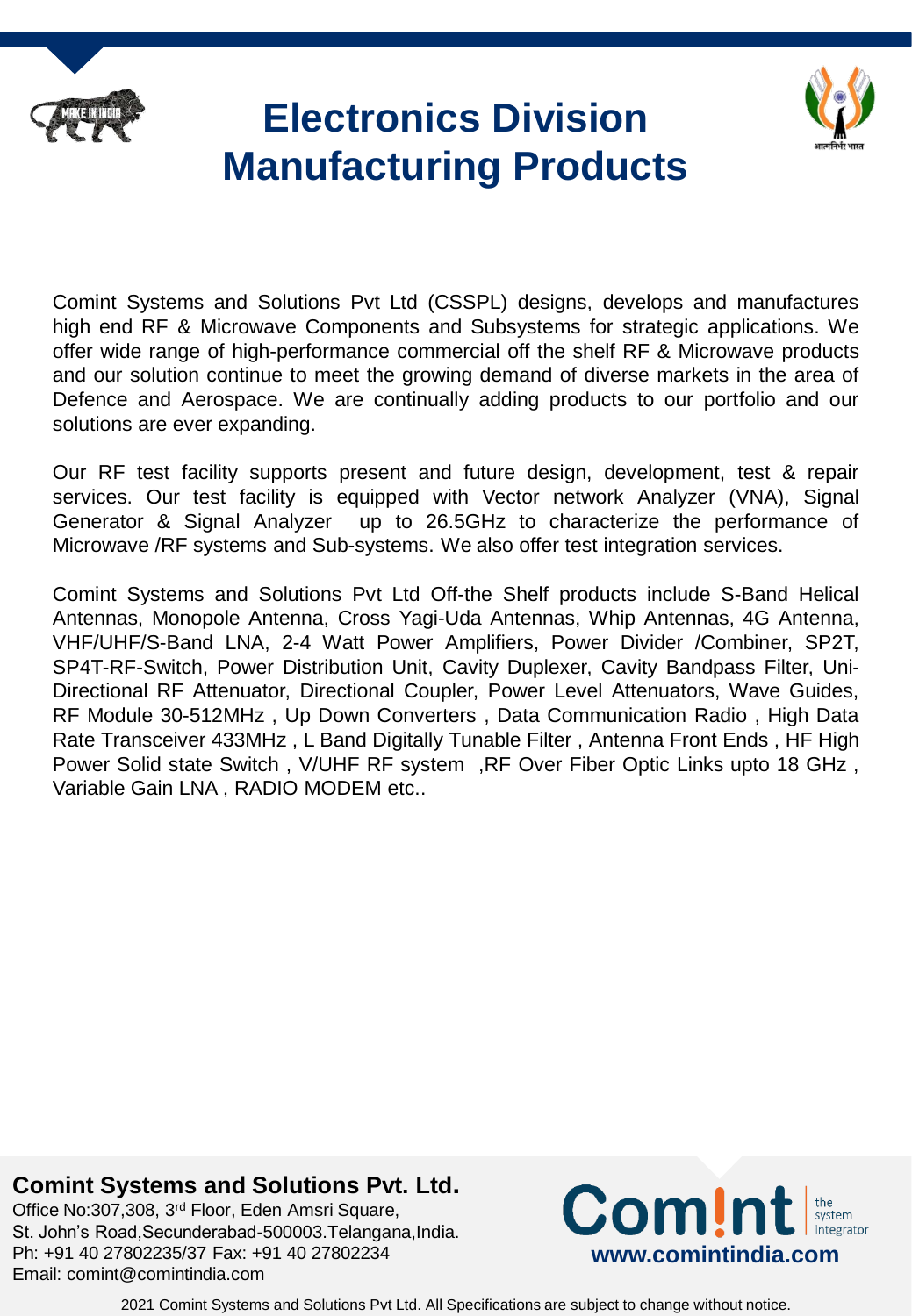

## **POWER AMPLIFIER**



| Frequency            |   | 380-520 MHz                      |
|----------------------|---|----------------------------------|
| Gain                 |   | 18dB                             |
| Maximum Output Power | ÷ | 4Watts                           |
| Power Supply         |   | +9 to 24Vdc / 200mA              |
| Efficiency           |   | $>60\%$                          |
| Mechanical Dimension |   | Approx.(80mm(L)X45mm(W)x20mm(H)) |

# **UHF / VHF S BAND LOW NOISE AMPLIFIER**

| <b>Frequency Range</b>      |    | 100-2000 MHz/700-6000 MHz                                                         |
|-----------------------------|----|-----------------------------------------------------------------------------------|
| Gain                        |    | 19.5dB±1dB/20 dB ±1 dB                                                            |
| <b>NF</b>                   | ÷. | $0.5dB$ typ $(0.7dB$ max)                                                         |
| Output P1 dB                |    | $+20$ dBm                                                                         |
| Output IP3                  |    | +32 dBm Min                                                                       |
| Power supply                | t. | $3.3/5$ Vdc @ 50 / 80 mA                                                          |
| Application                 |    | Repeaters, TDD and FDD systems/General<br>Purpose Wireless, Mobile Infrastructure |
| <b>Mechanical Dimension</b> | t. | Approx.(42mm(L)x37mm(W)x16mm(H))                                                  |
| Operating Temp              |    | $-60$ to 150 $^{\circ}$ C                                                         |
| Storage Temperature         | t. | $-65$ to $+150^{\circ}$ C                                                         |



# **POWER DISTRIBUTION UNIT**



PDU is used to supply power to on-board subsystems. It contains latched relay which is controlled by Control Unit.

| Input Voltage             | - 22V                                     |
|---------------------------|-------------------------------------------|
| Current                   | 10A                                       |
| Type                      | 4PDT                                      |
| Latch Relay               | (Make: Deusche - ELS410142A)              |
| <b>Mechanical Chassis</b> | Cover: Al Alloy HE30, Base: Al Alloy HE30 |
| Application               | <b>Power Distribution Unit</b>            |
|                           |                                           |

#### **Comint Systems and Solutions Pvt. Ltd.**

Office No:307,308, 3rd Floor, Eden Amsri Square, St. John's Road,Secunderabad-500003.Telangana,India. Ph: +91 40 27802235/37 Fax: +91 40 27802234 Email: comint@comintindia.com

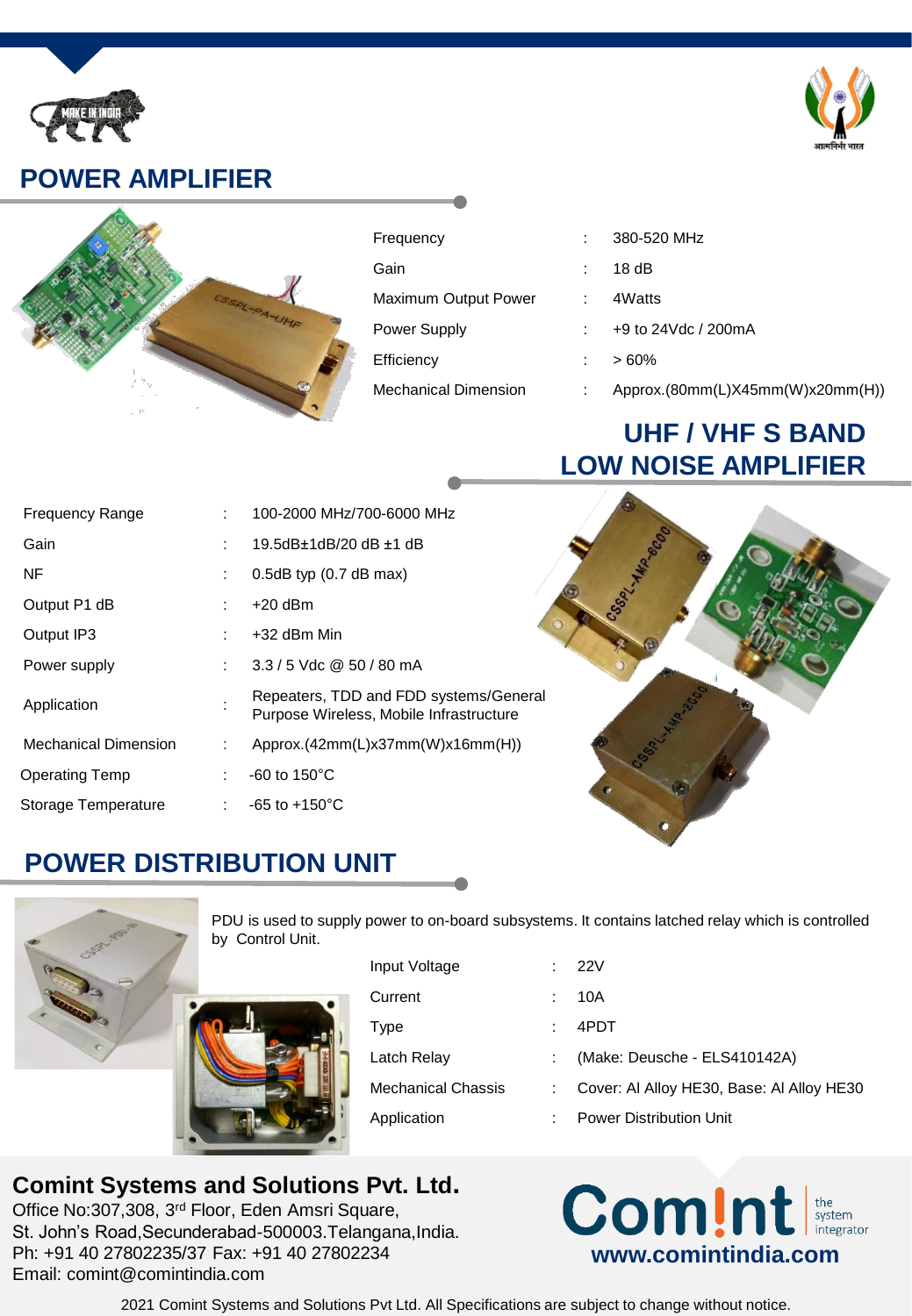



## **HIGH POWER CAVITY DUPLEXER**



| Frequency                      |                            | Tx: 439.5 - 459.5 MHz<br>Rx: 2215 - 2225 MHz |
|--------------------------------|----------------------------|----------------------------------------------|
| <b>Insertion Loss</b>          |                            | Tx: 0.5dB<br>Rx: 0.5dB                       |
| Power Handle                   | t in                       | 50W                                          |
| <b>Isolation between Ports</b> |                            | 60dB                                         |
| Polarization                   | t.                         | Linear                                       |
| Pass Band Ripple               | t in                       | 0.4dB                                        |
| <b>Return Loss</b>             | t in                       | 18dB                                         |
| Connector                      |                            | $TX/RX$ Port : SMA(F),<br>Antenna Port: N(F) |
| <b>Operation Temperature</b>   |                            | : $-25^{\circ}$ C to $+70^{\circ}$ C         |
| Storage Temperature            | <b>College</b>             | $-40^{\circ}$ C to $+85^{\circ}$ C           |
| <b>Mechanical Dimension</b>    | $\mathcal{L}^{\text{max}}$ | Approx.(58mm(H)X150mm(D)x103mm(L))           |

**Note: We provide customized Cavity Duplexer as per customer requirements.**

#### **Comint Systems and Solutions Pvt. Ltd.**

Office No:307,308, 3rd Floor, Eden Amsri Square, St. John's Road,Secunderabad-500003.Telangana,India. Ph: +91 40 27802235/37 Fax: +91 40 27802234 Email: comint@comintindia.com

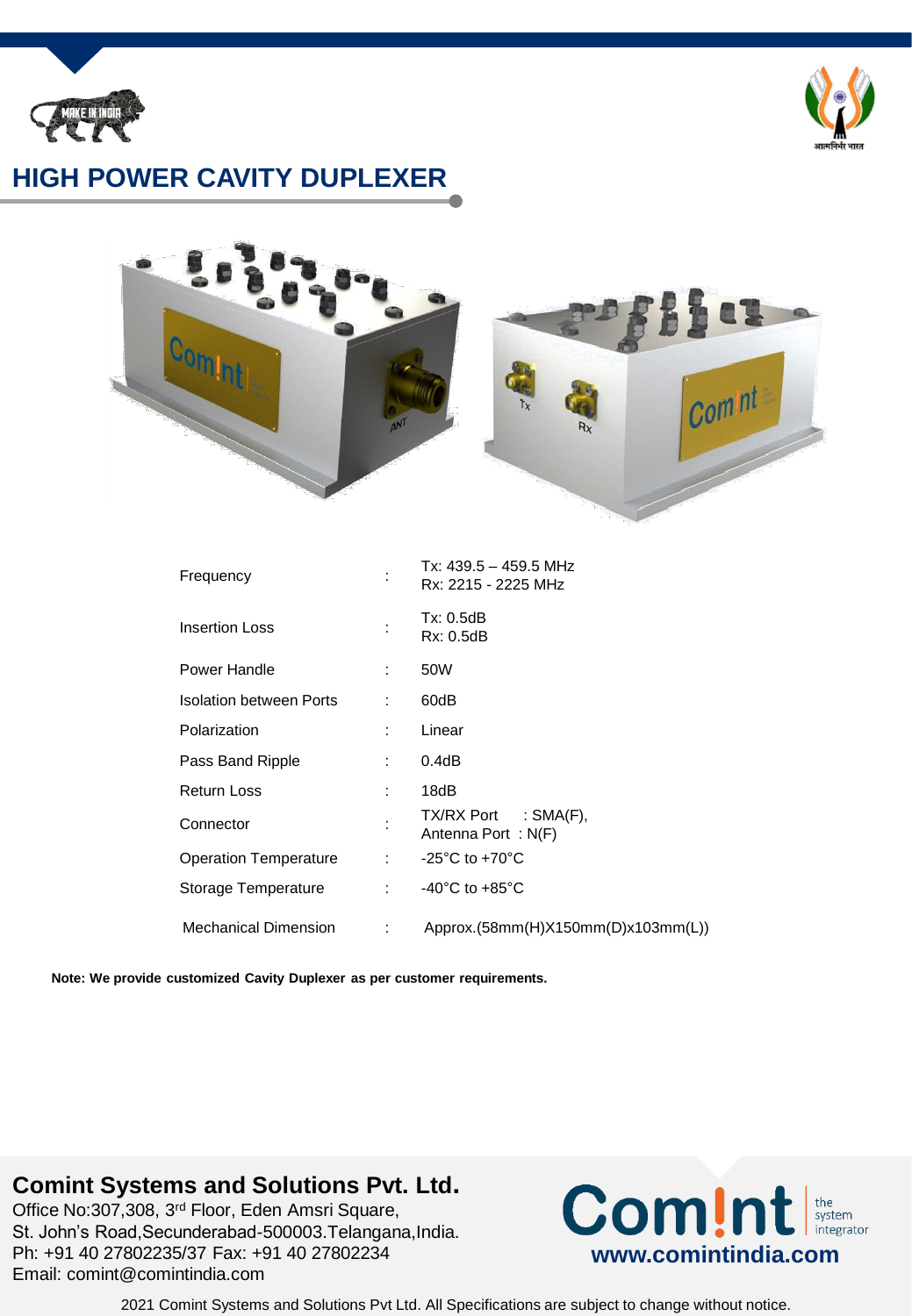



# **S BAND HELICAL ANTENNA**



| Frequency Band      |    | $2.2 - 2.4$ GHz                      |
|---------------------|----|--------------------------------------|
| Band Width          |    | $F_0 \pm 20$ MHz ( $F_0 = 2250$ MHz) |
| Impedance           |    | 50 Ω (Nominal)                       |
| VSWR                |    | ≤ 2:1 Max $(1.5:1$ Typ)              |
| Power handling      |    | 50 Watt CW                           |
| Gain                |    | 14dBic                               |
| <b>RF Connector</b> |    | N-Jack (Gold Plated Finish)          |
| Polarization        |    | <b>Right Hand Circular</b>           |
| Reflector           |    | Yes                                  |
| Reflector diameter  | t. | 100mm                                |
| Beam width          |    | 36 to 40 Deg                         |

### **TELEMETRY ANTENNA**

| Frequency                 |   | 2.2 to 2.3 GHz                   |
|---------------------------|---|----------------------------------|
| VSWR                      |   | ≤ 2:1                            |
| Type                      |   | Top loaded Monopole              |
| Connectors                |   | TNC(M)                           |
| Polarization              |   | Linear                           |
| Operating Temperature : : |   | -30 degree Celsius to +55 degree |
| Storage Temperature       | ÷ | -40 degree Celsius to +70 degree |
|                           |   |                                  |



## **Comint Systems and Solutions Pvt. Ltd.**

Office No:307,308, 3rd Floor, Eden Amsri Square, St. John's Road,Secunderabad-500003.Telangana,India. Ph: +91 40 27802235/37 Fax: +91 40 27802234 Email: comint@comintindia.com

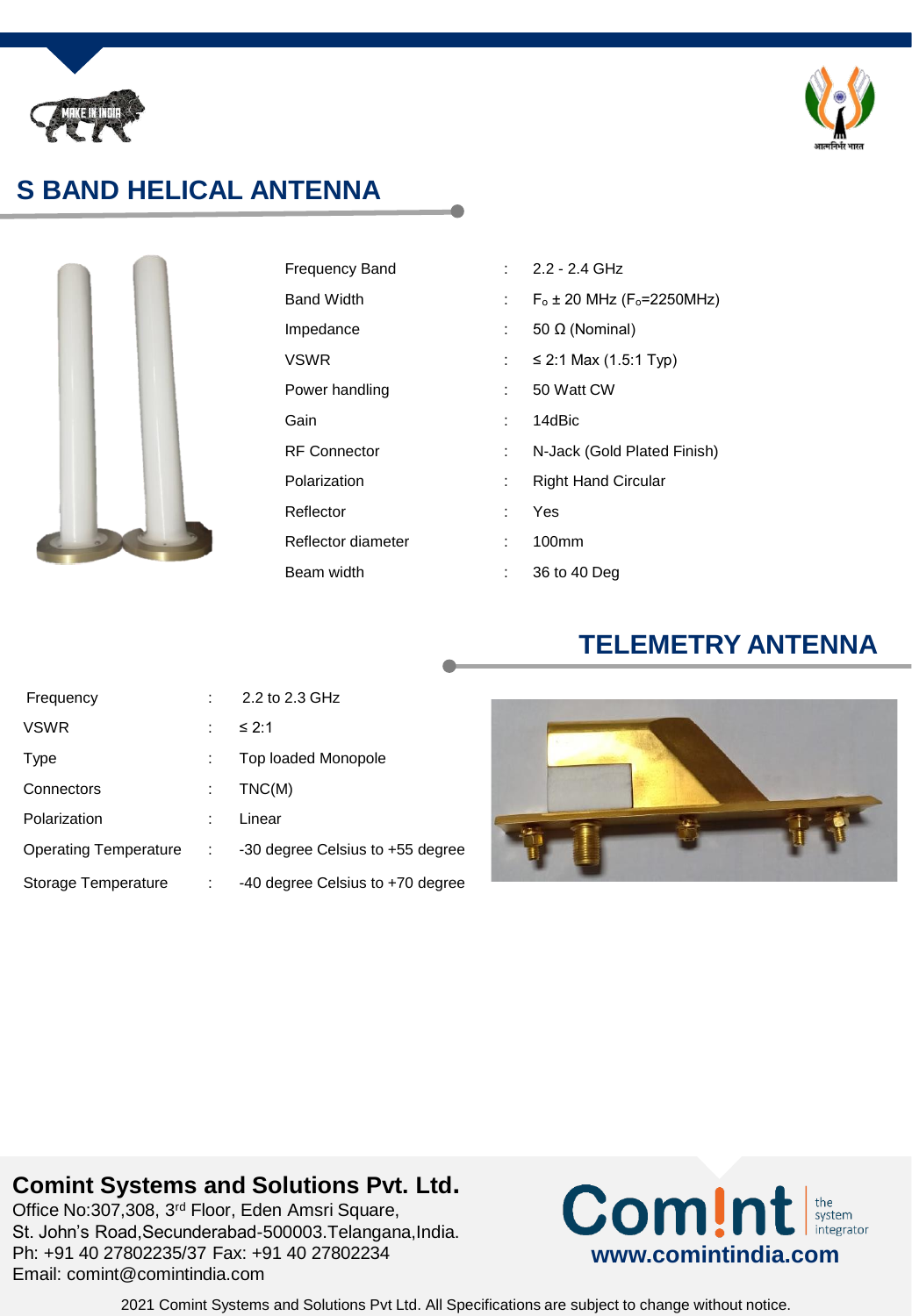



#### **CROSS YAGI-UDA ANTENNA**



Cross Yagi-Uda Antennas manufactured for weather and rain gauge systems. This high-gain, robust, light weight antenna provides optimum performance for all fixed – location, satellite Data Collection Platforms(DCP's). It consists of seven-elements Yagi antenna, mounted on a common aluminium boom. The antenna's screw-in elements facilitate shipping, storage and field installation. Cross Yagi Antennas are a type of directional antenna that consists of a rod pointed in the direction of transmission/reception.

| Frequency         | 401.8Mhz (Nominal)                         |
|-------------------|--------------------------------------------|
| Gain              | 11.0 dBi                                   |
| <b>VSWR</b>       | 1.5:0 (Maximum)                            |
| Input Impedance   | 50 Ohms                                    |
| Connector         | N Type Female                              |
| <b>Dimensions</b> | Boom Length 1250mm<br>Element Length 180mm |

## **WHIP ANTENNA**

The whip antenna is structure compact and convenient for easy installation. It is normally used for low frequency electromagnetic waves transmission, GSM/ EGSM/ GPS and data transmission. Frequency : 900/1800MHz Gain : 5.5 dBi to 6.5 dBi VSWR : < 1.5 : 1 Polarisation : Vertical Cable : RG 58 or RG 174 Terminal : SMA (Male ) Temperature Range : -20°C to 55°C Application : GSM/GPS Impedance : 50 Ohms Housing : PVC Humidity : 95% (Non-condensing)

#### **Comint Systems and Solutions Pvt. Ltd.**

Office No:307,308, 3rd Floor, Eden Amsri Square, St. John's Road,Secunderabad-500003.Telangana,India. Ph: +91 40 27802235/37 Fax: +91 40 27802234 Email: comint@comintindia.com

#### **Com!nt** the<br>system integrator **www.comintindia.com**